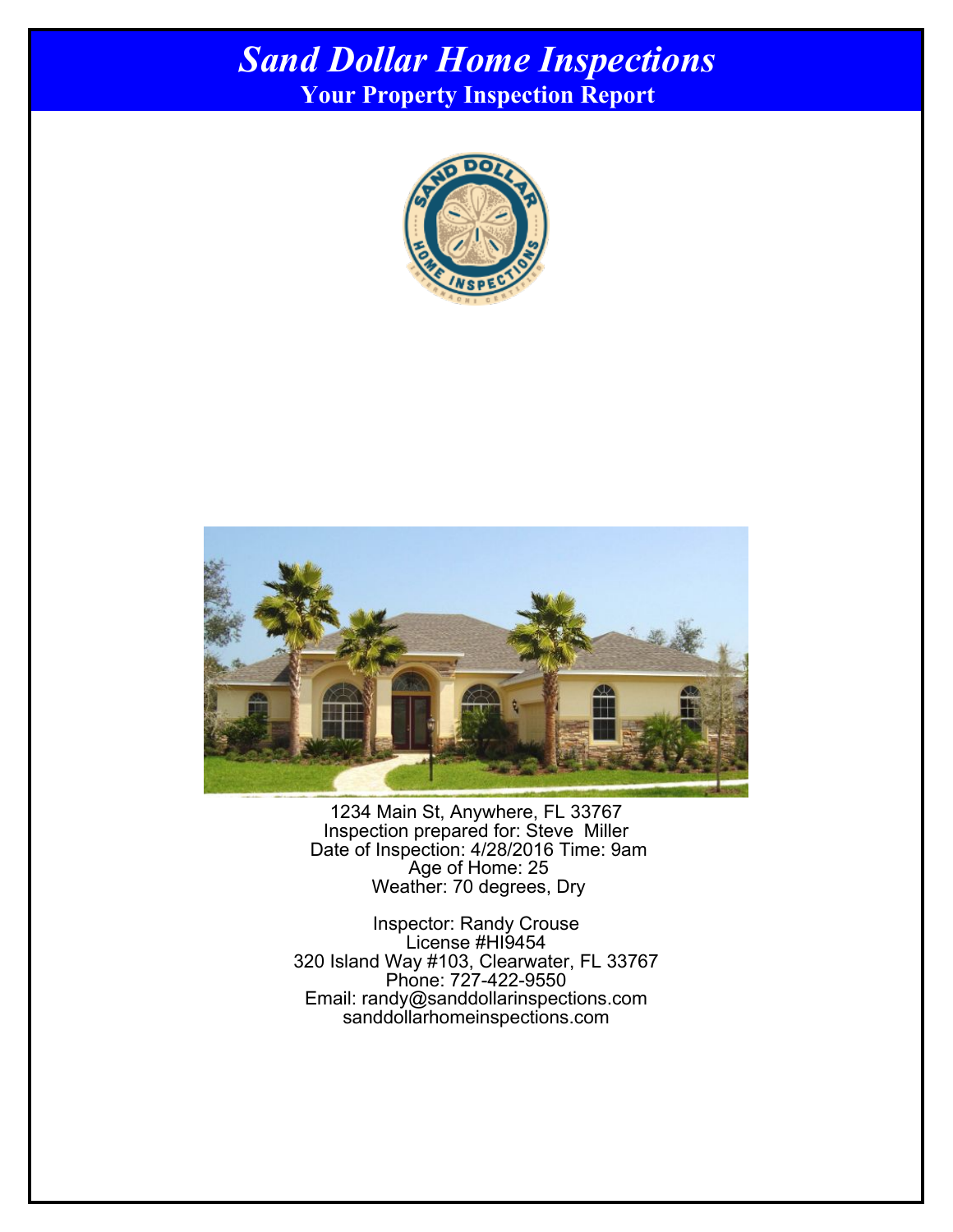We appreciate the opportunity to conduct this inspection for you! Please carefully read your entire Inspection Report. Call us after you have reviewed your report, so we can go over any questions you may have. Remember, when the inspection is completed and the report is delivered, we are still available to you for any questions you may have, throughout the entire closing process. Properties being inspected do not "Pass" or "Fail." - The following report is based on an inspection of the visible portion of the structure; inspection may be limited by vegetation and possessions. Depending upon the age of the property, some items like GFCI outlets may not be installed; this report will focus on safety and function, not current code. This report identifies specific non-code, non-cosmetic concerns that the inspector feels may need further investigation or repair. For your safety and liability purposes, we recommend that licensed contractors evaluate and repair any critical concerns and defects. **Note that this report is a snapshot in time. We recommend that you or your representative carry out a final walk-through inspection immediately before closing to check the condition of the property, using this report as a guide.**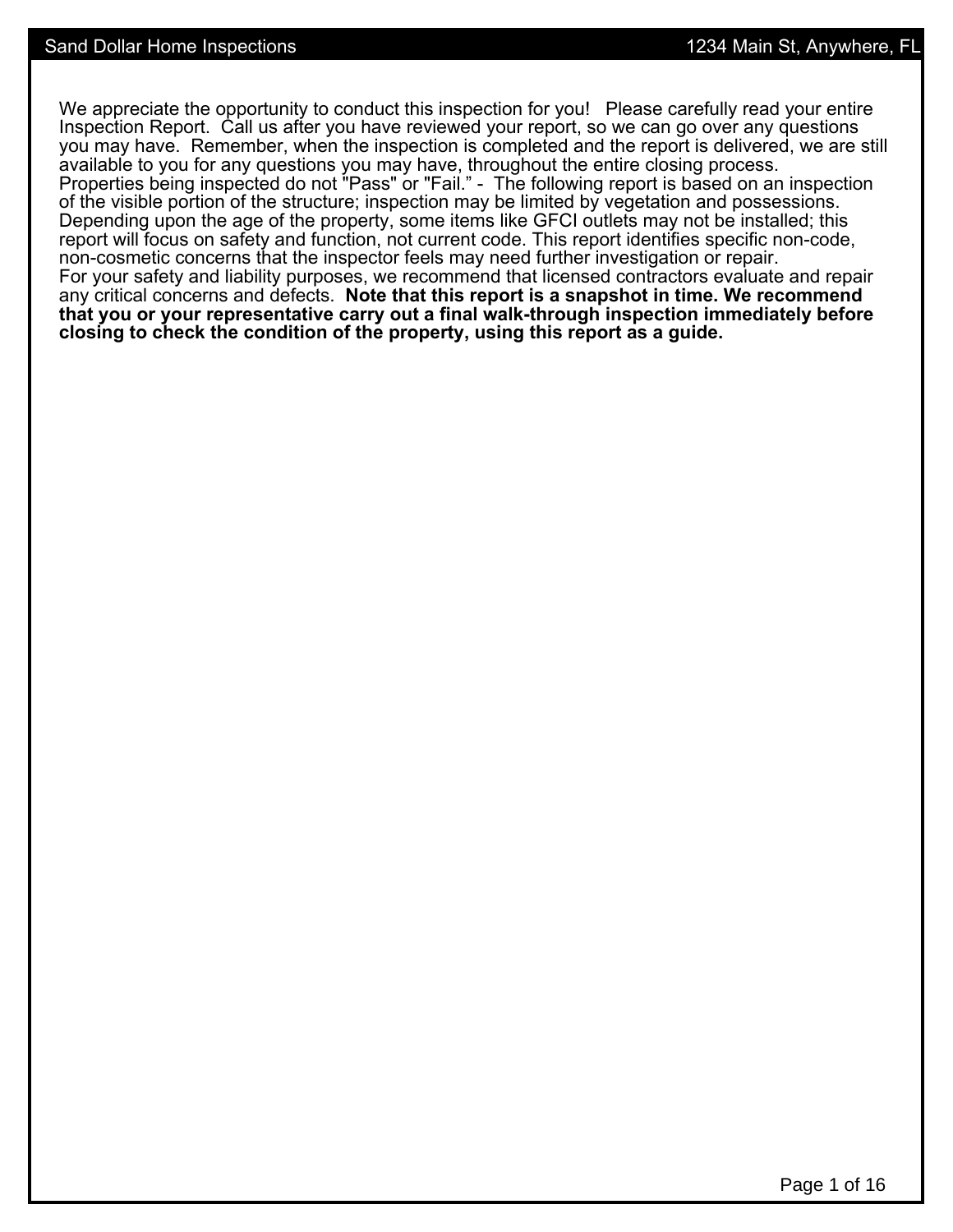#### Summary of Items of Concern

On this page you will find, in **RED,** a brief summary of any **CRITICAL** concerns of the inspection, as they relate to Safety and Function. Examples would be bare electrical wires, or active drain leaks. The complete list of items noted is found throughout the body of the report, including Normal Maintenance items. Be sure to read your entire report!

For your safety and liability, we recommend that you hire only licensed contractors when having any work done. If the living area has been remodeled or part of an addition, we recommend that you verify the permit and certificate of occupancy. This is important because our inspection does not tacitly approve, endorse, or guarantee the integrity of any work that was done without a permit, and latent defects could exist.

Depending upon your needs and those who will be on this property, items listed in the body of the report may also be a concern for you; be sure to read your Inspection Report in its entirety. **Note:** If there are no comments in **RED** below, there were no **CRITICAL** system or safety concerns with this property at the time of inspection.

| Electric, Heat, Water Heater |                         |                                                                                                                                                                                                                                                                                                                                                                                                                                                                                                                                                                                                                                                                                                                                                                                                                                                                                                                                                                                                                                                                                                                                                                                                      |
|------------------------------|-------------------------|------------------------------------------------------------------------------------------------------------------------------------------------------------------------------------------------------------------------------------------------------------------------------------------------------------------------------------------------------------------------------------------------------------------------------------------------------------------------------------------------------------------------------------------------------------------------------------------------------------------------------------------------------------------------------------------------------------------------------------------------------------------------------------------------------------------------------------------------------------------------------------------------------------------------------------------------------------------------------------------------------------------------------------------------------------------------------------------------------------------------------------------------------------------------------------------------------|
| Page 6 Item: 1               | <b>Electrical Panel</b> | • Double tapped breaker(s) inside panel box (more than one<br>electrical conductor attached). This is not standard practice,<br>and may cause overheating or even an electrical fire.<br>Recommend evaluation by an electrician. Double tapping and<br>lugging can create hot spots on breakers and neutral bars<br>because they are not tightened to the correct torque--especially<br>if two different size conductors are used. Because the hot [black]<br>and neutral [white]wires are both current carrying conductors,<br>the chance is then greater for potential hot spots. If the <b>double</b><br>tap or lug becomes loose, it begins to arc. As it arcs it builds up<br>carbon. Carbon is then resistance and with more carbon<br>buildup the more difficult it is for the conductor to make<br>contact, thus increasing the current. The end result can be the<br>breaker tripping because of the loose connection [current<br>exceeding the rating of the breaker], or signs of overheating<br>such as discolored wires, melted wires, etc, or even fire.<br>• Dirt or rust buildup inside panel box.<br>• Recommend having breaker connections evaluated by a<br>licensed electrician. |
| Page 7 Item: 2               | <b>HVAC Unit</b>        | • Burn marks on the outside of unit, have a licensed HVAC<br><b>Technician further evaluate.</b>                                                                                                                                                                                                                                                                                                                                                                                                                                                                                                                                                                                                                                                                                                                                                                                                                                                                                                                                                                                                                                                                                                     |
| Page 9 Item: 3               | <b>Water Heater</b>     | • Temperature – Pressure drain line is missing. One should be<br>installed to terminate within six inches of the floor to minimize<br>personal injury which may be caused by scalding water, in the<br>event of a pressure blow-off.                                                                                                                                                                                                                                                                                                                                                                                                                                                                                                                                                                                                                                                                                                                                                                                                                                                                                                                                                                 |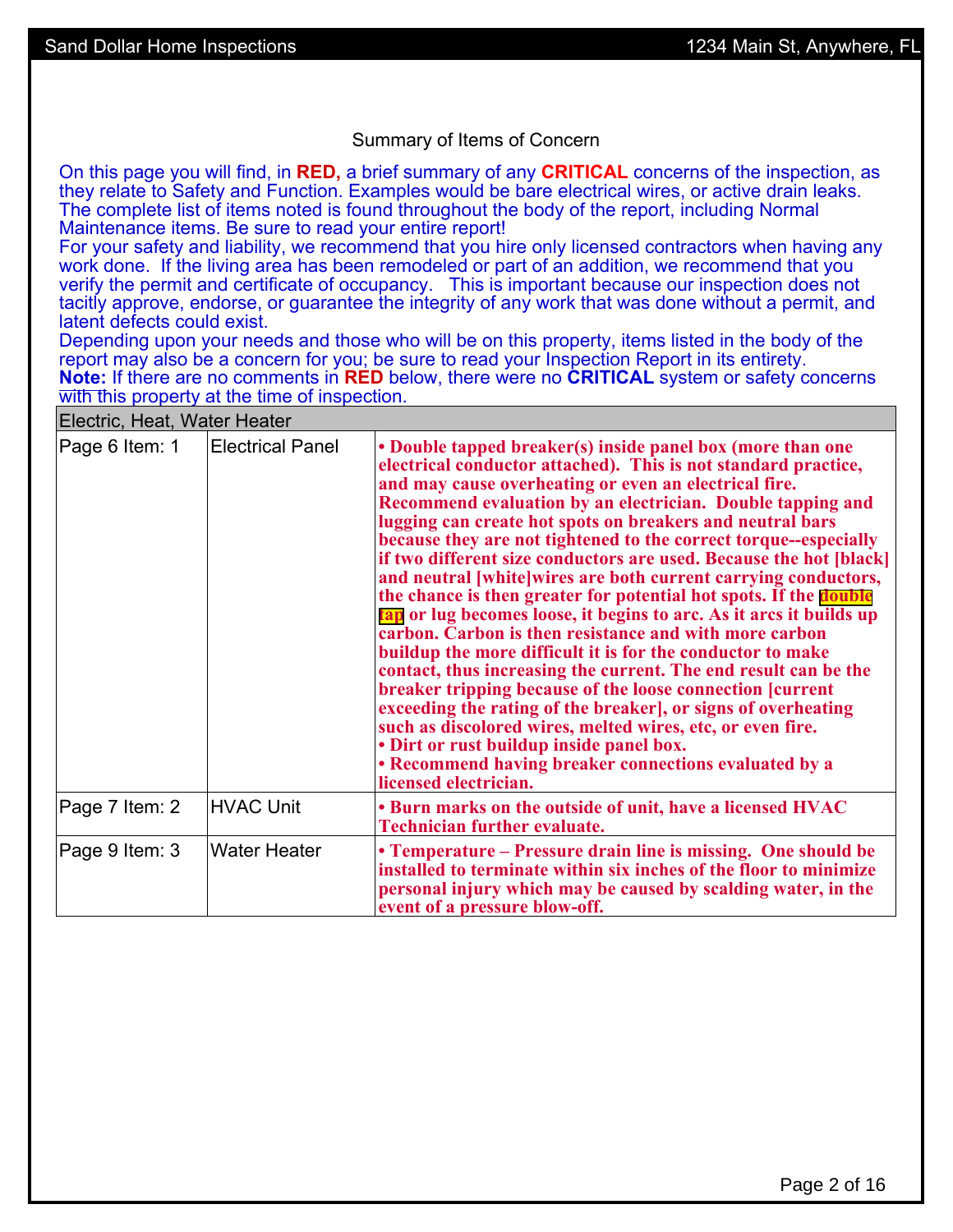## Exterior Areas

This section describes the exterior wall coverings and trim. Inspectors are required to inspect the exterior wall coverings, flashing, trim, all exterior doors, the stoops, steps porches and their associated railings, any attached decks and balconies and eaves, soffits and fascias accessible from ground level.

1. Roof

Materials: Composition shingles, Age: 5 years Observations:

• No major system safety or function concerns noted at time of inspection.



### 2. Gutters & Grading

Information: No gutters or downspouts. Installation recommended, at least over entranceways and walks, to keep water away from structure. Water can weaken the foundation and deteriorate the siding. Be sure to install splashblocks or extensions to carry water away, and keep water from areas such as driveways or walks where it can be an ice hazard in winter.

#### 3. Drives & Walks

Information: Concrete driveway, Block / Brick sidewalk.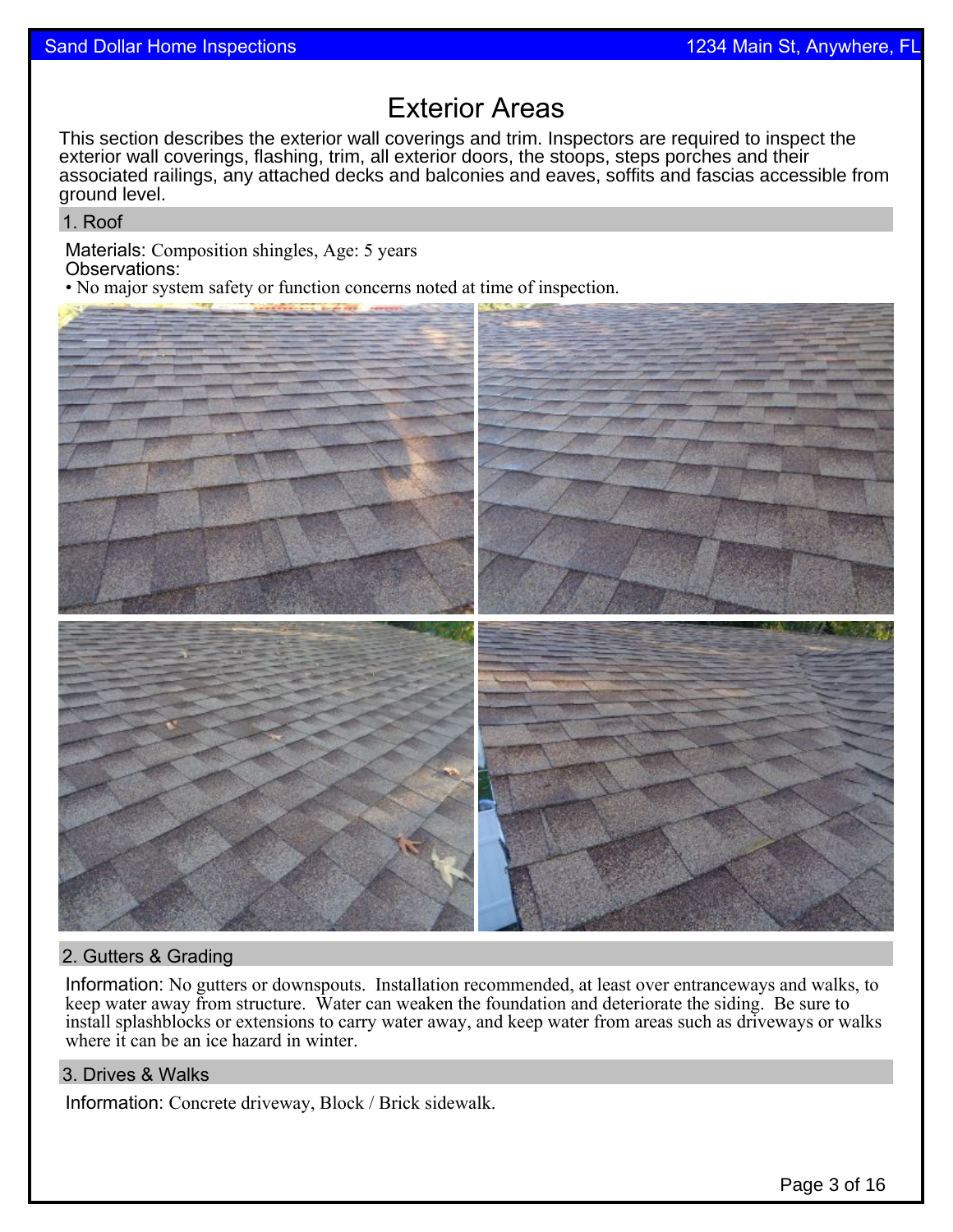#### 4. Siding

Information: with stone facade. Cement-based siding ("Hardi-Board" etc.)

#### 5. Vegetation

#### Observations:

• Tree limbs within 10 feet of roof should be trimmed away to provide air and sunlight to roof, while minimizing debris & dampness.

- Trim trees that are in contact or proximity to home, as branches can abrade roofing or siding.
- Trees within 6 feet foundation. Monitor for potential root damage.

#### 6. Decks & Steps

#### Observations:

• No major system safety or function concerns noted at time of inspection.

#### 7. Doors

Observations:

• Doorbell inoperative.

#### 8. Window Condition

Observations:

• No major system safety or function concerns noted at time of inspection.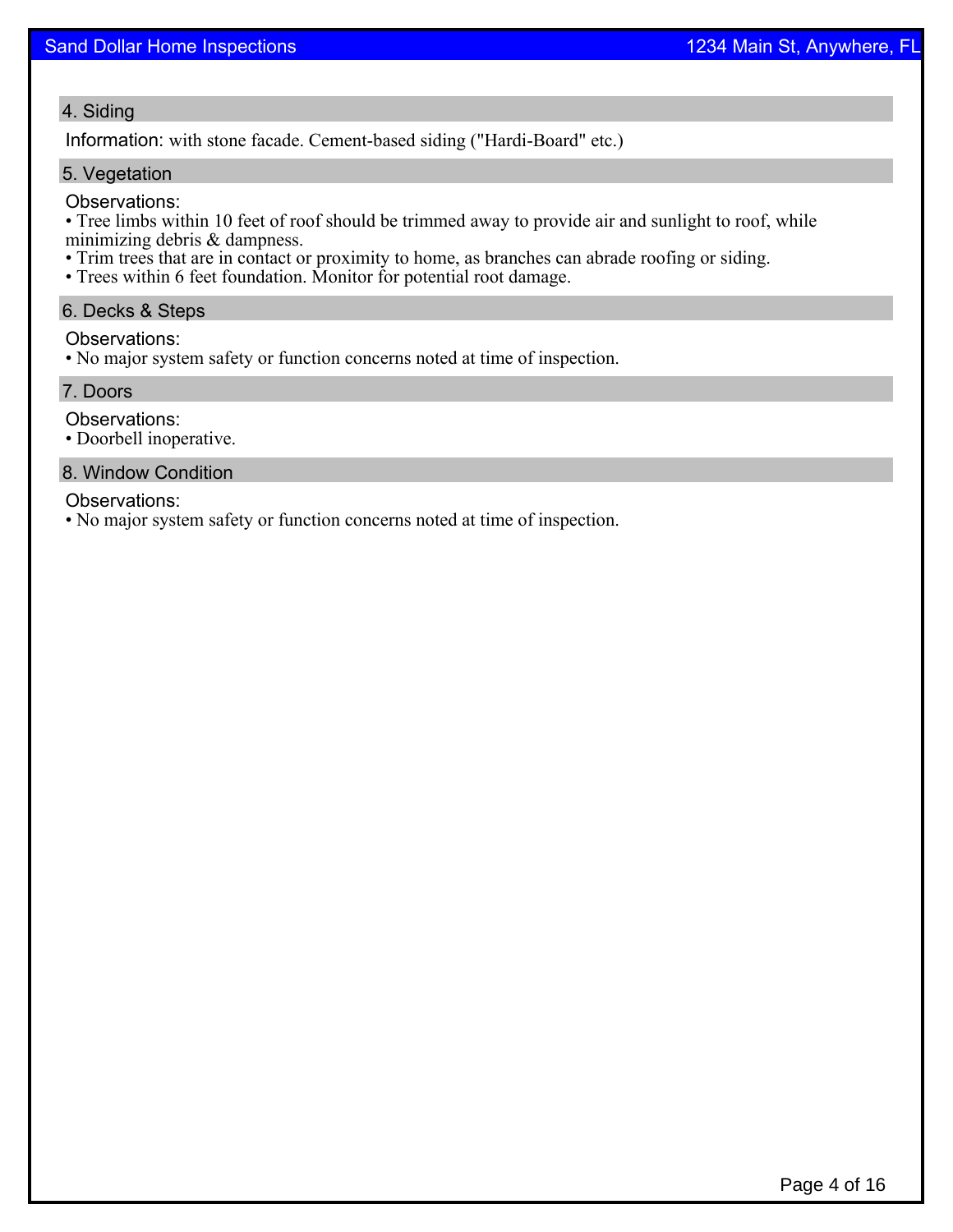## Garage, Basement & Attic

Note that minor settlement or "hairline" cracks in garage or basement slabs are not noted in an inspection, as they are normal to properties of any age. They should, however, be monitored for expansion and sealed as necessary. Residential inspections only include garages and carports that are physically attached to the house. They are not considered habitable, and conditions are reported accordingly.

Inspectors are not required to enter any crawlspace areas that are not readily accessible, less than 36" clearance, wet (electrical shock hazard), or where entry could cause damage or pose a hazard to the inspector.

We recommend that all attic hatches have a batt of fiberglass insulation installed over them, and that the hatch be sealed shut with latex caulk. This will keep warm moist air from entering the attic, which may cause condensation or even mold. Note that *every* attic has mold; mold is everywhere. Some attics have some minor *visible* mold. This is often a result of the building process, when materials get wet during construction. If there is *extensive* mold, or mold that appears to have grown due to poor maintenance conditions, we will report it to you, the client. If the hatch is sealed shut when we go to inspect the attic, it can only be unsealed by the owner or their representative, as our insurance prohibits us from performing any destructive testing or entry. In accordance with industry and insurance standards, we will not attempt to enter an attic that has no permanently installed steps or pull-down stairs; less than thirty-six inches of headroom; does not have a standard floor designed for normal walking; walking, in the inspector's opinion, may compromise the ceiling below; is restricted by ducts, or in which the insulation obscures the joists and thereby makes mobility hazardous, in which case we will inspect the attic as best we can from the access point, with no comments or evaluations of areas not readily viewed from the hatch area.

#### 1. Garage

Observations:

• No major system safety or function concerns noted at time of inspection.

#### 2. Attic

Observations:

- **Cellulose** Insulation
- Insulation averages 3 to 4 inches. Recommend installing more.
- 75% of homes have animal or insect activity and recommend an evaluation by a licensed exterminator.



Garage, Basement & Attic Attic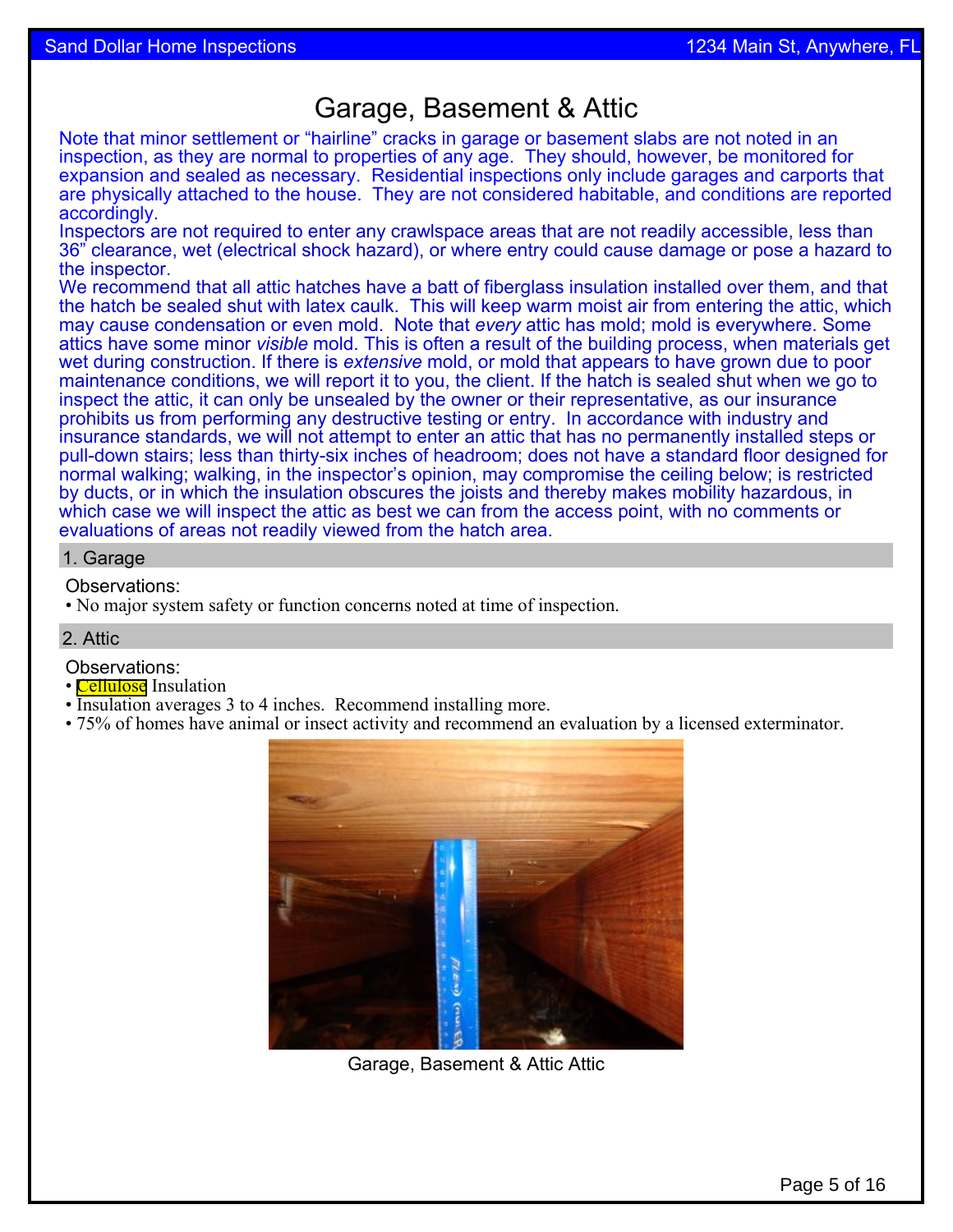## Electric, Heat, Water Heater

**Electric**: Note that only actual GFCI outlets are tested and tripped. Some baths may have non-GFCI outlets which are protected by a GFCI outlet in a remote area (garage, another bath, etc.). Confirm with owner that apparent non-GFCI outlets within 6' of wet areas are thus protected. Also, note that most electricians agree that smoke detectors are good for about 5 years, and the breakers in your panel box have an expected life of about 20 years. Therefore, if this home was built before 1990, consider having the panel box and breakers evaluated by a licensed electrician, as an overheated breaker can result in a structural fire. If your home does not have a carbon monoxide detector (few do!), we recommend making that investment. Any home that has a Bulldog Pushmatic, Zinsco, Sylvania Zinsco or Federal Pacific Electric panel should have it evaluated by a licensed electrician, as these older types of panels and breakers have been known to overheat and cause house fires.

**Heat**: The heating, ventilation, air conditioning and cooling system (often referred to as HVAC) is the climate control system for the structure. The goal of these systems is to keep the occupants at a comfortable level while maintaining indoor air quality, ventilation while keeping maintenance costs at a minimum. The HVAC system is usually powered by electricity and natural gas, but can also be powered by other sources such as butane, oil, propane, solar panels, or wood. The inspector will test the heating and air conditioner using the thermostat or other controls. A more thorough investigation of the system, including the heat ("firebox") exchanger, should be conducted by a licensed HVAC service person every year. Failure to do so may result in carbon monoxide escaping through cracks in a heat exchanger or flue pipe, resulting in death.

#### 1. Electrical Panel

Materials: Main Disconnect in panel box, Square D, No aluminum solid wiring present., Located in laundry room, 125 Amp Service

Observations:

**• Double tapped breaker(s) inside panel box (more than one electrical conductor attached). This is not standard practice, and may cause overheating or even an electrical fire. Recommend evaluation by an electrician. Double tapping and lugging can create hot spots on breakers and neutral bars because they are not tightened to the correct torque--especially if two different size conductors are used. Because the hot [black] and neutral [white]wires are both current carrying conductors, the chance is then greater for potential hot spots. If the double tap or lug becomes loose, it begins to arc. As it arcs it builds up carbon. Carbon is then resistance and with more carbon buildup the more difficult it is for the conductor to make contact, thus increasing the current. The end result can be the breaker tripping because of the loose connection [current exceeding the rating of the breaker], or signs of overheating such as discolored wires, melted wires, etc, or even fire.**

**• Dirt or rust buildup inside panel box.**

**• Recommend having breaker connections evaluated by a licensed electrician.**





Electric, Heat, Water Heater Electrical Panel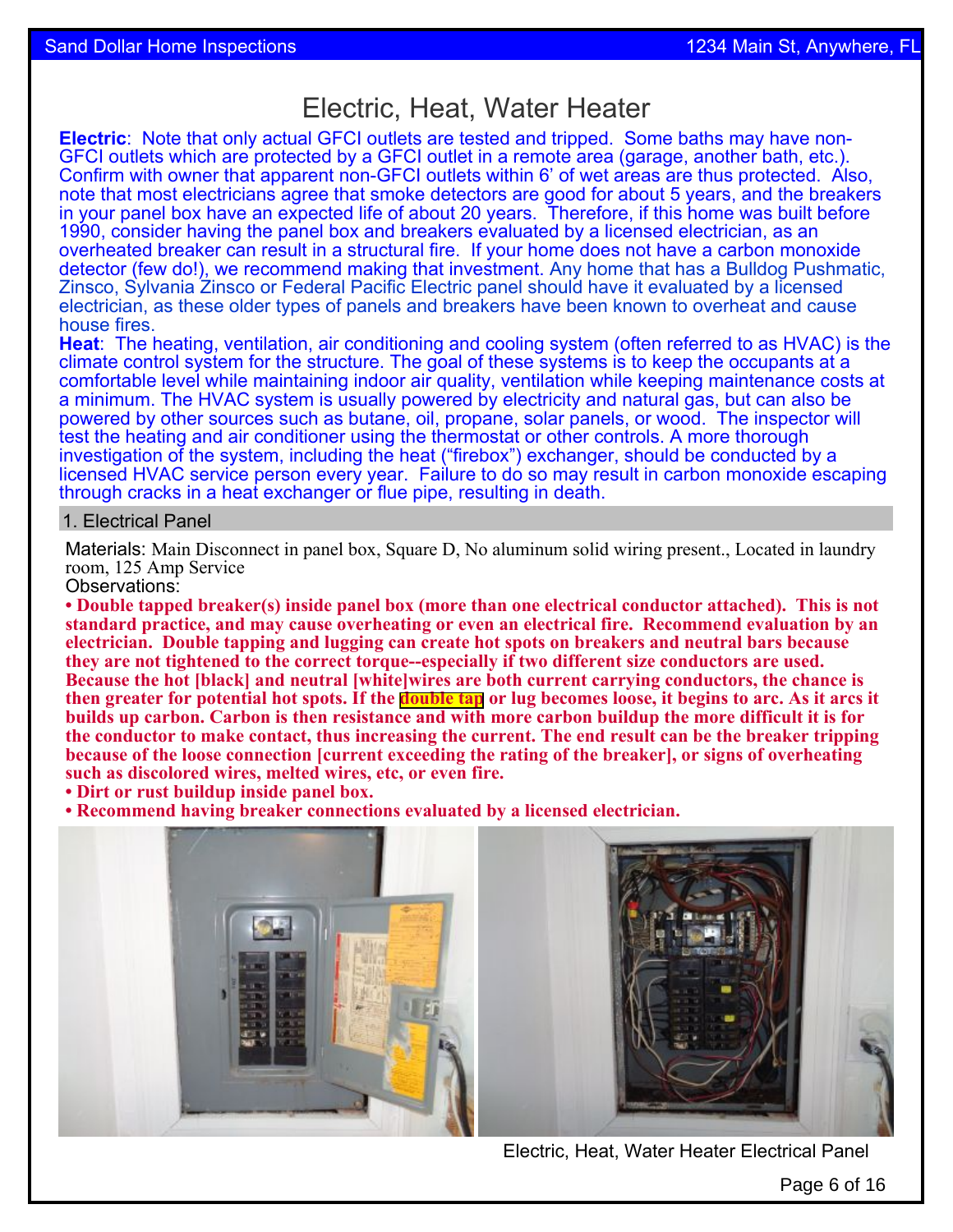

Pigtail double tap **Double Taps** Double Taps



**Corrosion** 

### 2. HVAC Unit

Information: Whirlpool, Age: 2003, Capacity: 2 ton Observations:

• Recommend installation of carbon monoxide alarm in the home, and monthly testing of smoke alarms to ensure proper operation.

- Filter dirty.
- No Smoke Detector in vicinity.
- **Burn marks on the outside of unit, have a licensed HVAC Technician further evaluate.**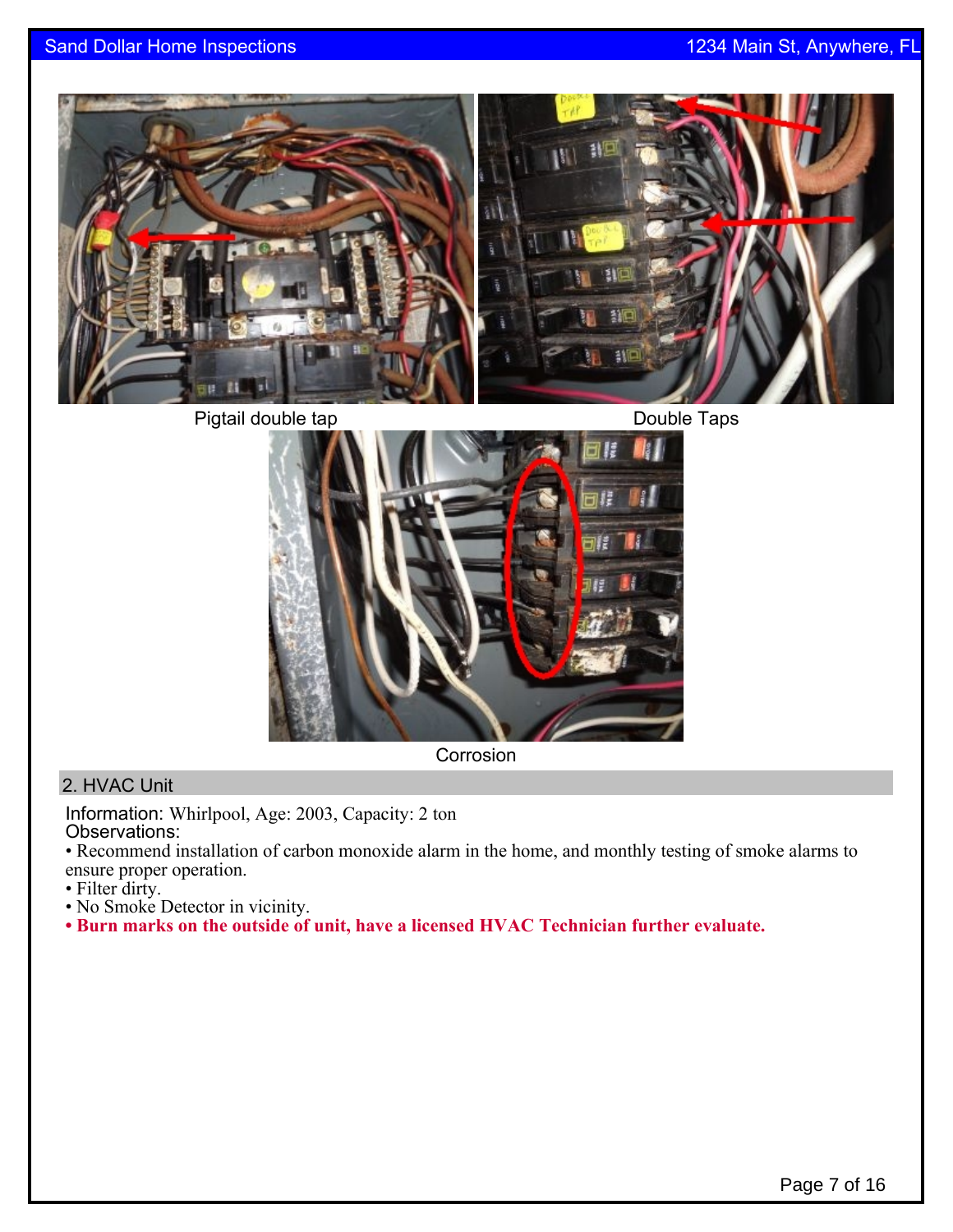





A/C unit pipe insulation Electric, Heat, Water Heater HVAC Unit



HVAC exterior burning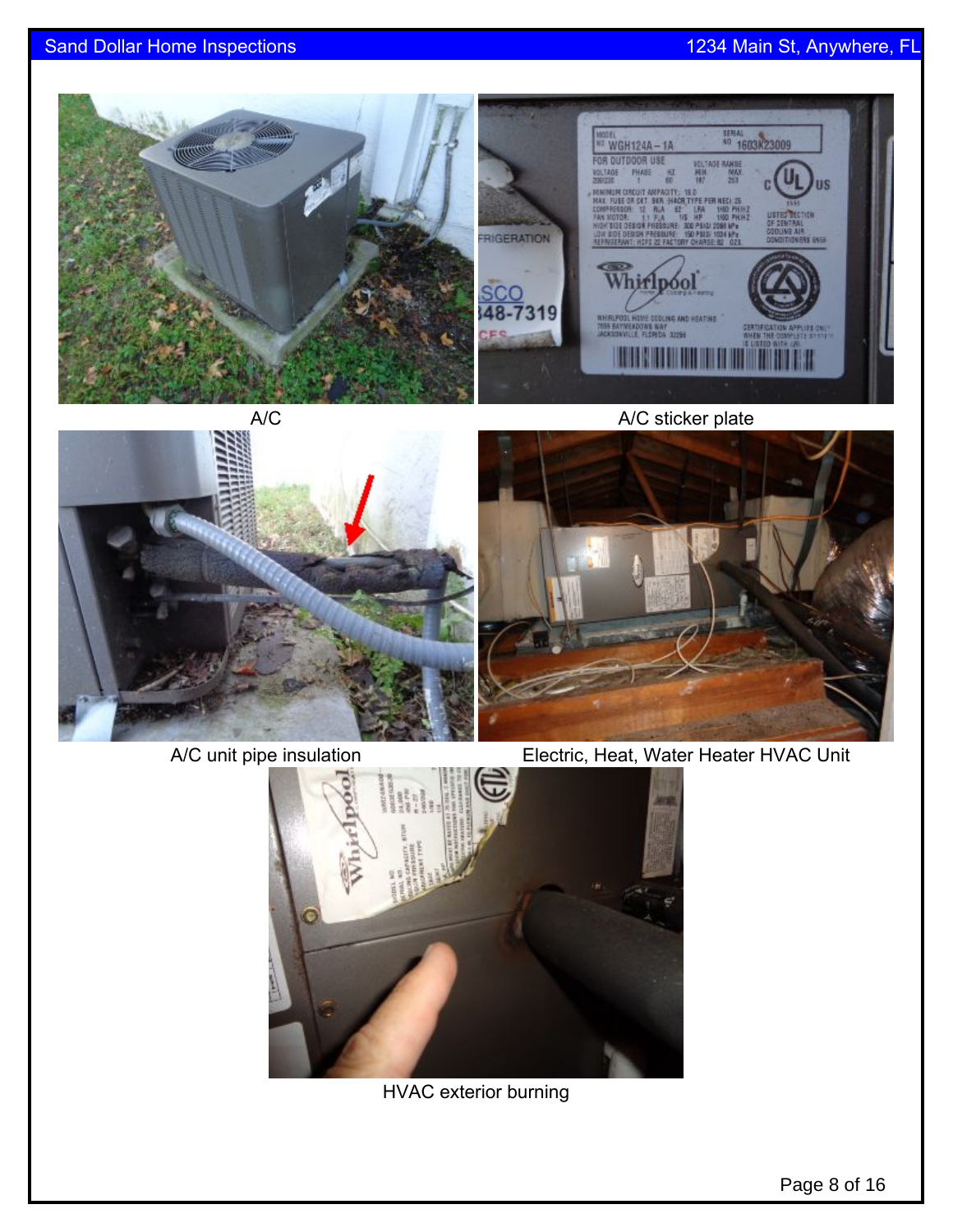#### 3. Water Heater

Information: Rheem, Utility/Laundry Room, 30 +/- gallons, Age: April 2000 Observations:

**• Temperature – Pressure drain line is missing. One should be installed to terminate within six inches of the floor to minimize personal injury which may be caused by scalding water, in the event of a pressure blow-off.**



THE #1 CHOICE<br>OF PLUMBING PROFESSIONALS RHEEMGLAS **STANDARD** RH DADDFO3377<br>Ethnology 377<br>245/208 VOLTS AC ONLY<br>Cap. U.S. Galk. 38

Water Heater Sticker Plate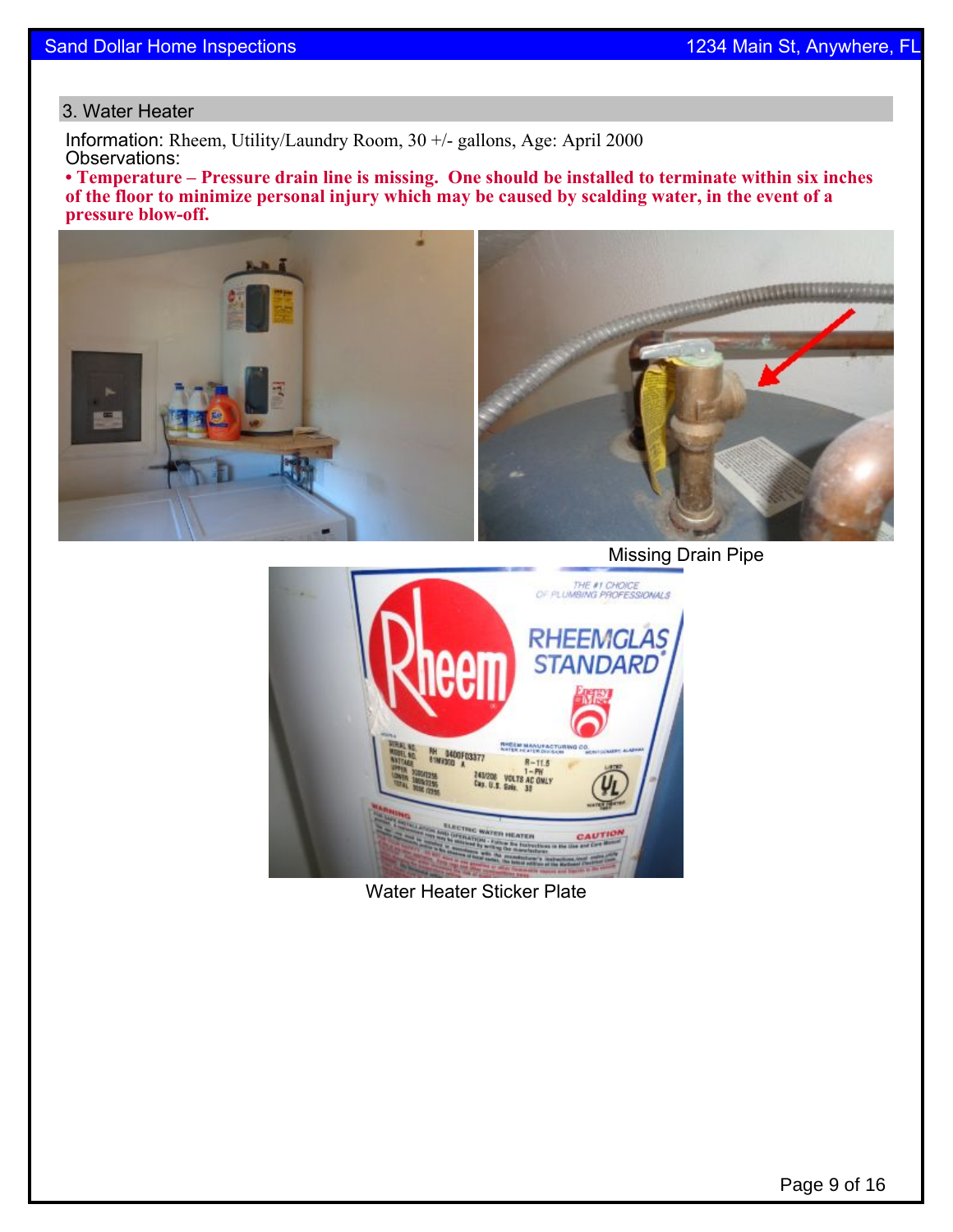## Interior Features

This inspection does not include testing for radon, mold or other hazardous materials unless specifically requested.

Plumbing is an important concern in any structure. Moisture in the air and leaks can cause mildew, wallpaper and paint to peel, and other problems. The home inspector will identify as many issues as possible but some problems may be undetectable due to problems within the walls or under the flooring.

Note that if in a rural location, sewer service and/or water service might be provided by private waste disposal system and/or well. Inspection, testing, analysis, or opinion of condition and function of private waste disposal systems and wells is not within the scope of a home inspection. Recommend consulting with seller concerning private systems and inspection, if present, by appropriate licensed professional familiar with such private systems. If a Septic System is on the property, pumping is generally recommended prior to purchase, and then every three years.

Interior areas consist of bedrooms, baths, kitchen, laundry, hallways, foyer, and other open areas. All exposed walls, ceilings and floors will be inspected. Doors and windows will also be investigated for damage and normal operation. Although excluded from inspection requirements, we will inform you of obvious broken gas seals in windows. Please realize that they are not always visible, due to temperature, humidity, window coverings, light source, etc. Your inspection will report visible damage, wear and tear, and moisture problems if seen. Personal items in the structure may prevent the inspector from viewing all areas, as the inspector will not move personal items. An inspection does not include the identification of, or research for, appliances and other items that may have been recalled or have had a consumer safety alert issued about it. Any comments made in the report are regarding well known notices and are provided as a courtesy only. Product recalls and consumer product safety alerts are added almost daily by the Consumer Product Safety Commission. We recommend visiting the following Internet site if recalls are a concern to you: http://[www.cpsc.gov.](http://www.cpsc.gov)

#### 1. Kitchen

Observations:

• No major system safety or function concerns noted at time of inspection.



#### 2. Master Bath

Observations:

• No major system safety or function concerns noted at time of inspection.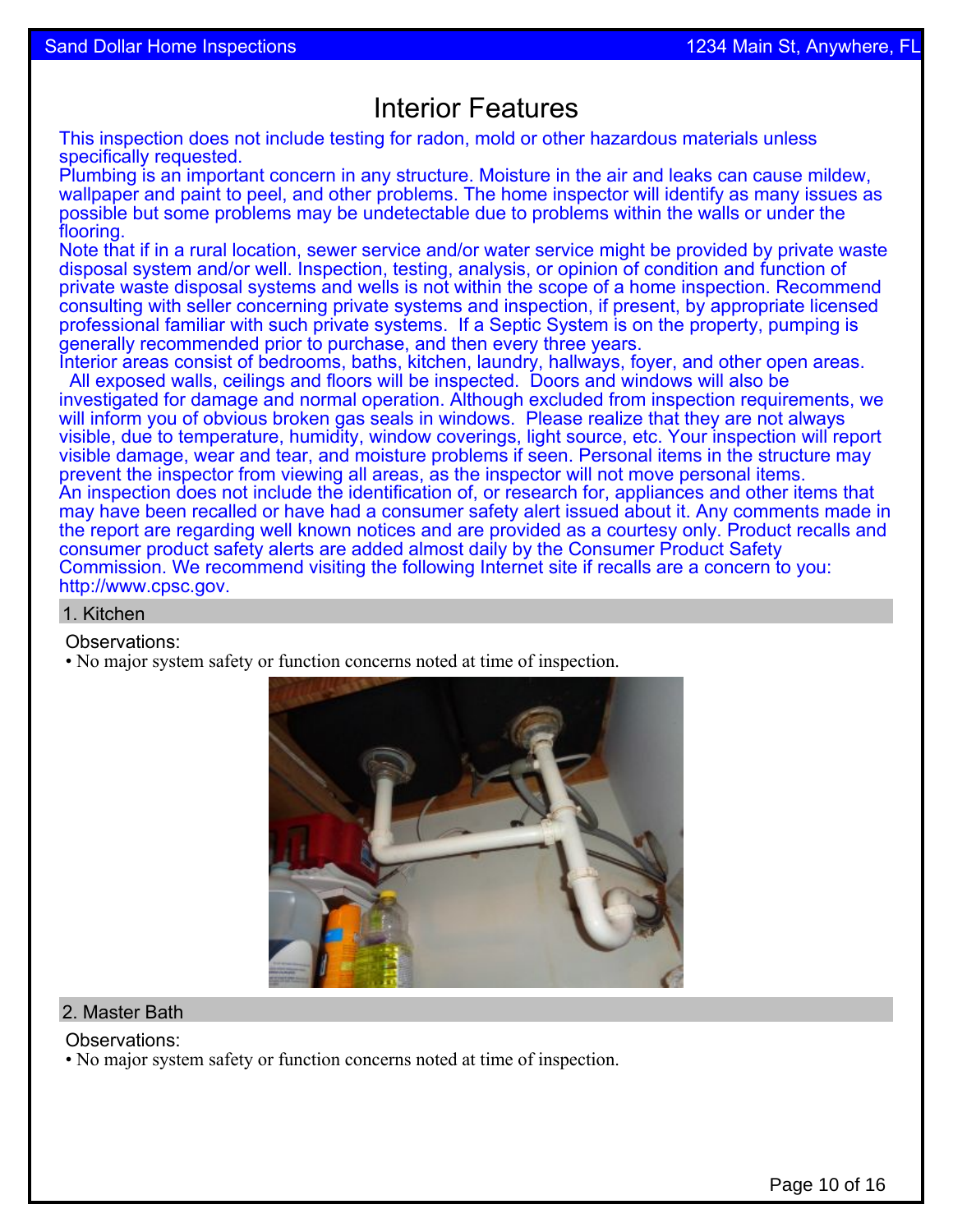

Interior Features Master Bath

#### 3. Bath

#### Observations:

• No major system safety or function concerns noted at time of inspection.

#### 4. Plumbing & Laundry

#### Observations:

• No major system safety or function concerns noted at time of inspection.



Laundry Plumbing

#### 5. Floors, Ceilings & Walls

#### Observations:

• No major system safety or function concerns noted at time of inspection.

#### 6. Doors

#### Observations:

• No major system safety or function concerns noted at time of inspection.

#### 7. Windows

#### Observations:

• No major system safety or function concerns noted at time of inspection.

Page 11 of 16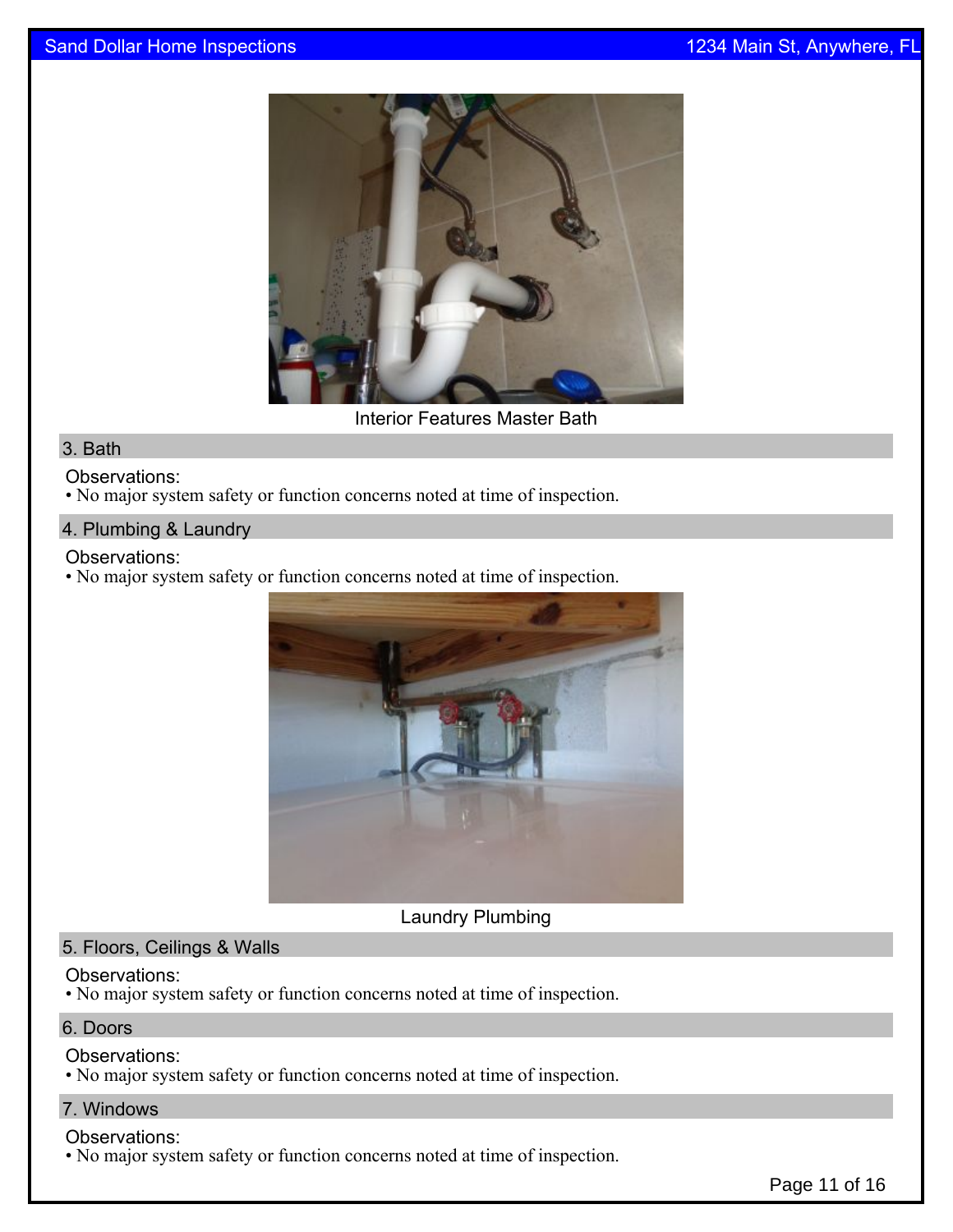## 8. Stairways

Observations:

• No major system safety or function concerns noted at time of inspection.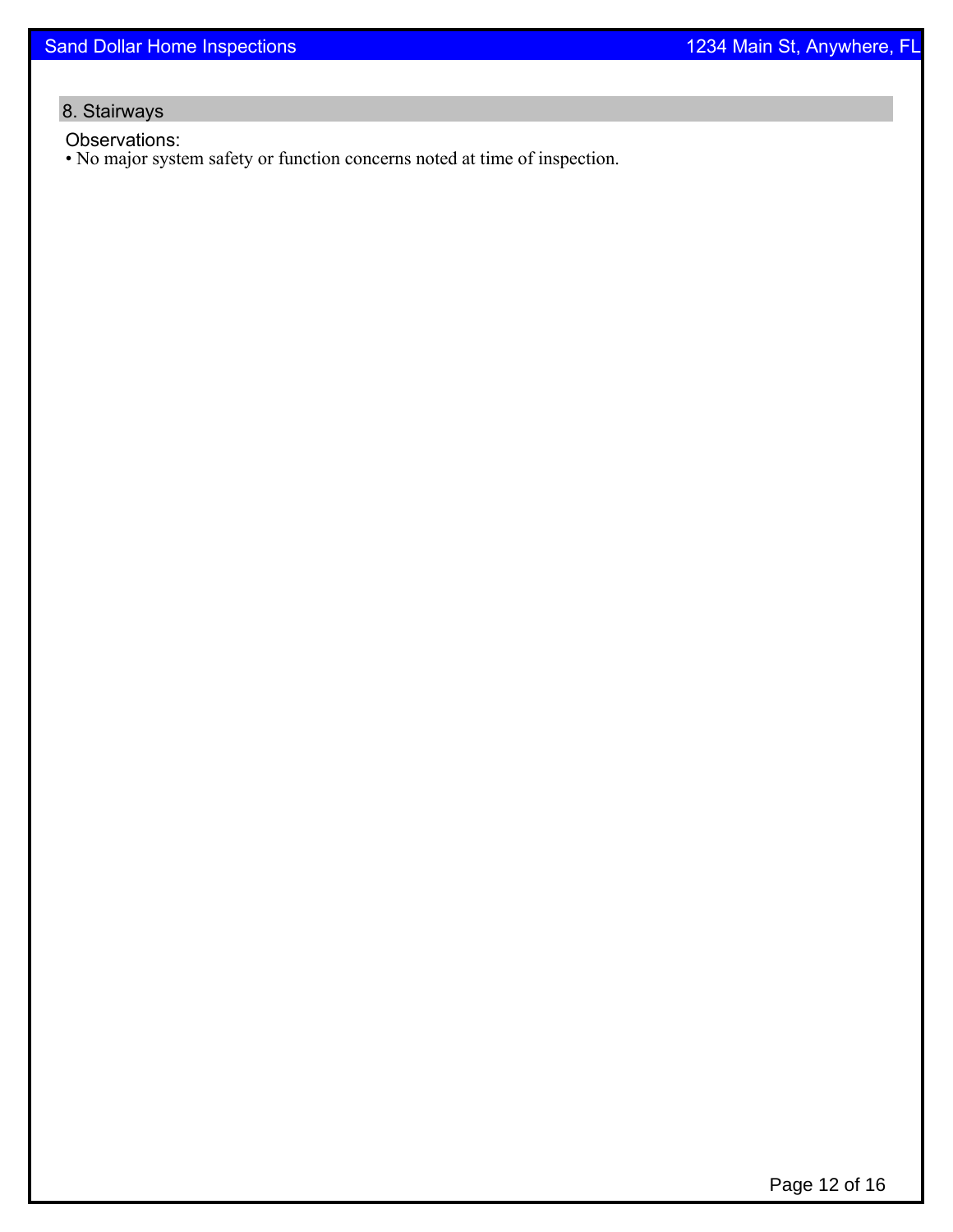A Home Inspection is a non-invasive visual examination of a residential dwelling, performed for a fee, which is designed to identify observed material defects within specific components of said dwelling. Components may include any combination of mechanical, structural, electrical, plumbing, or other essential systems or portions of the home, as identified and agreed to by the Client and Inspector, prior to the inspection process.

A home inspection is intended to assist in evaluation of the overall condition of the dwelling. The inspection is based on observation of the visible and apparent condition of the structure and its components on the date of the inspection and not the prediction of future conditions.

A home inspection will not reveal every concern that exists or ever could exist, but only those material defects observed on the day of the inspection.

A material defect is a condition with a residential real property or any portion of it that would have a significant adverse impact on the value of the real property or that involves an unreasonable risk to people on the property. The fact that a structural element, system or subsystem is near, at or beyond the end of the normal useful life of such a structural element, system or subsystem is not by itself a material defect.

An Inspection report shall describe and identify in written format the inspected systems, structures, and components of the dwelling and shall identify material defects observed. Inspection reports may contain recommendations regarding conditions reported or recommendations for correction, monitoring or further evaluation by professionals, but this is not required.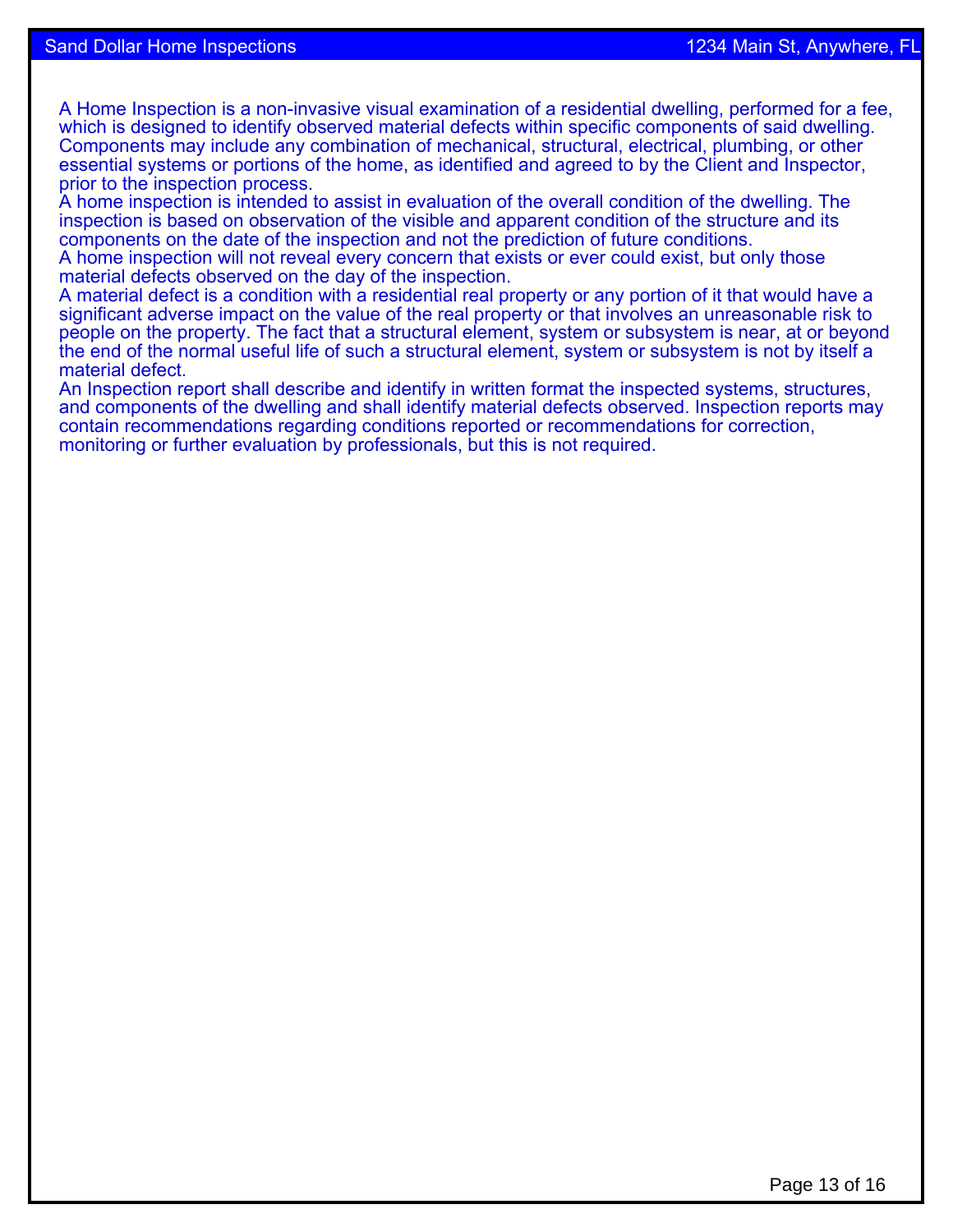# General Notes

#### 1. General Notes

#### Observations:

Final Walk-Through: This report is a snapshot in time, at the time and date of the inspection. Conditions in a house can change at any time, for any number of reasons (think about your vehicle suddenly breaking down!). For this reason, we recommend a complete walk-through of the vacant house before closing. If you or your representative are not available for such a walk through (or if you would like a professional to accompany you), we ask that you provide us with 3 days notice.

Pictures - Pictures are included to help you understand and see what I saw at the time of the inspection. They are intended to show an example or illustration of an area of concern but may not show every occurrence and may not accurately depict its severity. Also note that not all areas of concern will be pictured. Do not rely on pictures alone. Please read the complete inspection report before your inspection contingency period expires.

Descriptions—When outside the structure, the terms "front," "left," "rear," and "right" are used to describe the structure as viewed from the main entrance, even if it does not face the address street. If you have any questions about room descriptions or locations, please contact us; it's important that you be able to identify the rooms that we discuss in your report.

Structures that are occupied and fully or partially furnished at the time of the inspection many times prevent home inspectors from seeing everything, testing everything, or having access to everything. Concealed defects are not within the scope of the home inspection. Along with defects that we might not have noted due to such conditions, since the structure is still being lived in and used, additional deferred maintenance items may be present by the time escrow closes. Recommend careful observation during final walk-through and before close of escrow.

Cost to repair - There are several places you can go to get approximate costs to repair something. A good online source is www.homeinspectorlocator.com/resources/costtorepair.htm. I recommend getting at least three quotes on work to be done. Good online sources for finding qualified professionals include Done Right! (www.doneright.com), Angie's List (www.angieslist.com), and the Better Business Bureau (www.bbb.org).

This report is not a guaranty or warranty. Anything can fail at any time. This inspection report is only reporting on the conditions as observed at the time of the inspection, and is not intended to be considered as a guaranty or warranty, expressed or implied, of the adequacy of, or performance of, systems or structures, or their component parts, or of their remaining life expectancy or usefulness. Systems, equipment and components can, and do, fail—randomly and without prior warning.

Your Home Inspection Report is not a code inspection, nor is the inspector licensed to perform any code inspections pertaining to this specific property. All code enforcement questions must be directed to the authority having jurisdiction. Contact the local building department for further details.

Remember that we give you a \$20 referral fee for anyone you refer who ends up having a home inspection with us.

Once again, thank you for your business, and for your trust! Randy Crouse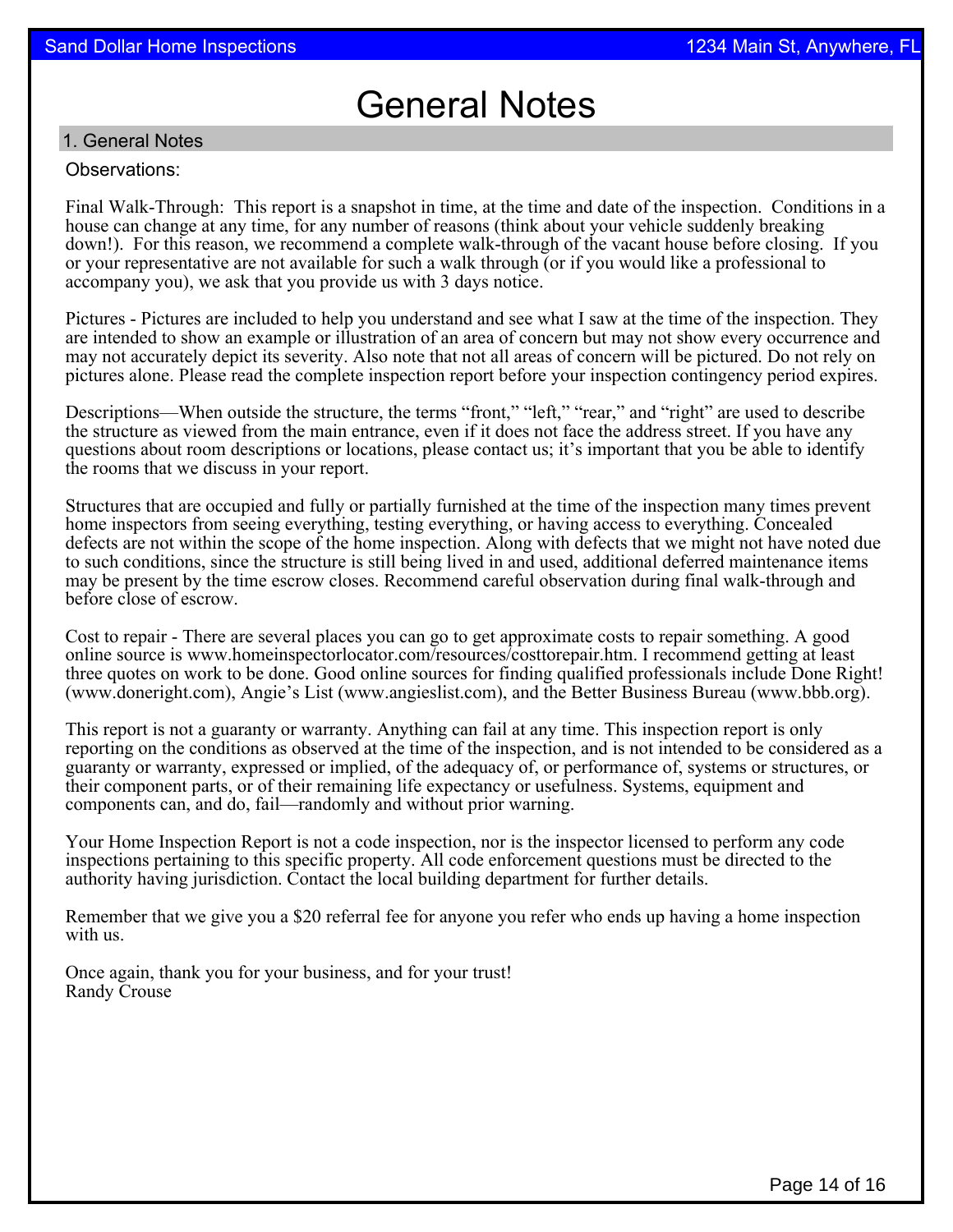## Photos